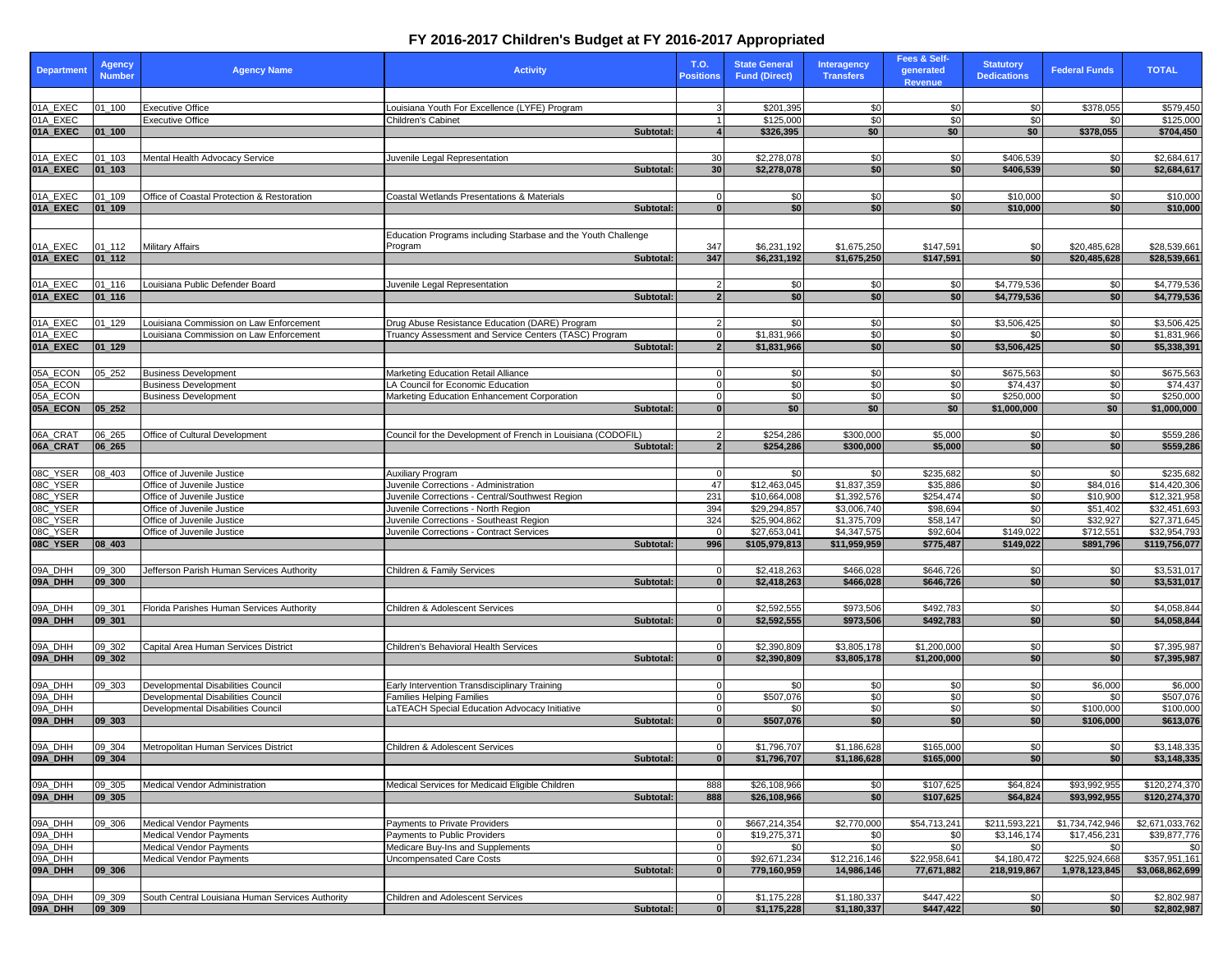## **FY 2016-2017 Children's Budget at FY 2016-2017 Appropriated**

| <b>Department</b>    | <b>Agency</b><br><b>Number</b> | <b>Agency Name</b>                                                           | <b>Activity</b>                                                   |           | T.O.<br><b>Positions</b> | <b>State General</b><br><b>Fund (Direct)</b> | <b>Interagency</b><br><b>Transfers</b> | Fees & Self-<br>generated<br><b>Revenue</b> | <b>Statutory</b><br><b>Dedications</b> | <b>Federal Funds</b>        | <b>TOTAL</b>                 |
|----------------------|--------------------------------|------------------------------------------------------------------------------|-------------------------------------------------------------------|-----------|--------------------------|----------------------------------------------|----------------------------------------|---------------------------------------------|----------------------------------------|-----------------------------|------------------------------|
|                      |                                |                                                                              |                                                                   |           |                          |                                              |                                        |                                             |                                        |                             |                              |
| 09A_DHH              | 09_310                         | Northeast Delta Human Services Area                                          | Children and Adolescent Services                                  |           |                          | \$1,518,968                                  | \$1,002,222                            | \$0                                         | \$0                                    | \$0                         | \$2,521,190                  |
| 09A_DHH              | 09_310                         |                                                                              |                                                                   | Subtotal: | $\bf{0}$                 | \$1,518,968                                  | \$1,002,222                            | \$0                                         | \$0                                    | \$0                         | \$2,521,190                  |
|                      |                                |                                                                              |                                                                   |           |                          |                                              |                                        |                                             |                                        |                             |                              |
| 09A_DHH              | 09_325                         | Acadiana Area Human Services District                                        | <b>Children and Adolescent Services</b>                           |           |                          | \$3,234,339                                  | \$620,882                              | \$192,722                                   | \$0                                    | \$0                         | \$4.047.943                  |
| 09A_DHH              | 09 325                         |                                                                              |                                                                   | Subtotal: | $\mathbf{0}$             | \$3,234,339                                  | \$620,882                              | \$192,722                                   | \$0                                    | \$0                         | \$4,047,943                  |
|                      |                                |                                                                              |                                                                   |           |                          |                                              |                                        |                                             |                                        |                             |                              |
| 09A_DHH<br>09A_DHH   | 09 326                         | Office of Public Health<br>Office of Public Health                           | <b>Birth Defect Monitoring Network</b><br>Child Death Review      |           | $\Omega$                 | \$0<br>\$50,000                              | \$0<br>\$0                             | \$0<br>\$0                                  | \$0<br>\$0                             | \$185,000<br>\$0            | \$185,000<br>\$50,000        |
| 09A_DHH              |                                | Office of Public Health                                                      | Children's Special Health Services                                |           | 29                       | \$805,000                                    | \$0                                    | \$300,000                                   | \$0                                    | \$4,412,446                 | \$5,517,446                  |
| 09A_DHH              |                                | Office of Public Health                                                      | <b>Emergency Medical Services</b>                                 |           |                          | \$0                                          | \$0                                    | \$0                                         | \$0                                    | \$130,000                   | \$130,000                    |
| 09A_DHH              |                                | Office of Public Health                                                      | Genetics and Hemophilia                                           |           | 30                       | \$1,278,740                                  | \$1,735,360                            | \$2,125,360                                 | \$1,721,260                            | \$780,000                   | \$7,640,720                  |
| 09A_DHH              |                                | Office of Public Health                                                      | HIV/Perinatal & AIDS Drug Assistance                              |           |                          | \$0                                          | \$0                                    | \$16,875                                    | \$0                                    | \$1,358,920                 | \$1,375,795                  |
| 09A_DHH<br>09A_DHH   |                                | Office of Public Health<br>Office of Public Health                           | Immunization<br><b>Lead Poisoning Prevention</b>                  |           | 40                       | \$1,660,108<br>\$0                           | \$0<br>\$0                             | \$522,302<br>\$0                            | \$0<br>\$0                             | \$2,929,500<br>\$293,336    | \$5,111,910<br>\$293,336     |
| 09A_DHH              |                                | Office of Public Health                                                      | Maternal and Child Health                                         |           | 11                       | \$0                                          | \$0                                    | \$15,000                                    | \$0                                    | \$4,662,651                 | \$4,677,651                  |
| 09A_DHH              |                                | Office of Public Health                                                      | Nurse Family Partnership                                          |           | 50                       | \$2,600,000                                  | \$2,877,075                            | \$0                                         | \$0                                    | \$14,336,310                | \$19,813,385                 |
| 09A_DHH              |                                | Office of Public Health                                                      | <b>Nutrition Services</b>                                         |           | 154                      | \$15,385                                     | \$0                                    | \$1,318,415                                 | \$0                                    | \$89,440,875                | \$90,774,675                 |
| 09A_DHH              |                                | Office of Public Health                                                      | School Based Health Services                                      |           | 4                        | \$400,527                                    | \$0                                    | \$0                                         | \$4,600,000                            | \$50,000                    | \$5,050,527                  |
| 09A_DHH<br>09A_DHH   | 09_326                         | Office of Public Health                                                      | <b>Smoking Cessation</b>                                          | Subtotal: | $\mathcal{P}$<br>323     | \$0<br>\$6,809,760                           | \$0<br>\$4,612,435                     | \$0<br>\$4,297,952                          | \$325,000<br>\$6,646,260               | \$628,877<br>\$119,207,915  | \$953,877<br>\$141,574,322   |
|                      |                                |                                                                              |                                                                   |           |                          |                                              |                                        |                                             |                                        |                             |                              |
| 09A_DHH              | 09_330                         | Office of Behavioral Health                                                  | Administration of Children's Services                             |           | 4                        | \$462,686                                    | \$0                                    | \$0                                         | \$0                                    | \$262,193                   | \$724,879                    |
| 09A_DHH              |                                | Office of Behavioral Health                                                  | Child/Adolescent Community Services                               |           |                          | \$844,662                                    | \$298,483                              | \$0                                         | \$0                                    | \$8,983,358                 | \$10,126,503                 |
| 09A_DHH              | 09_330                         |                                                                              |                                                                   | Subtotal  | 8                        | \$1,307,348                                  | \$298,483                              | \$0                                         | \$0                                    | \$9,245,551                 | \$10,851,382                 |
|                      |                                |                                                                              |                                                                   |           |                          |                                              |                                        |                                             |                                        |                             |                              |
| 09A_DHH              | 09 340                         | Office for Citizens with Developmental Disabilities                          | <b>Early Steps</b>                                                |           | 13                       | \$10,196,340                                 | \$0                                    | \$350,000                                   | \$0                                    | \$6,412,027                 | \$16,958,367                 |
| 09A_DHH              |                                | Office for Citizens with Developmental Disabilities                          | Pinecrest SSC - Residential & Community-Based Services            |           | 76                       | \$0                                          | \$7,749,561                            | \$0                                         | \$0                                    | \$0                         | \$7,749,561                  |
| 09A_DHH              | 09 340                         |                                                                              |                                                                   | Subtotal: | 89                       | \$10,196,340                                 | \$7,749,561                            | \$350,000                                   | \$0                                    | \$6,412,027                 | \$24,707,928                 |
| 09A_DHH              | 09_375                         | Imperial Calcasieu Human Services Authority                                  | <b>Children and Adolescent Services</b>                           |           | $\Omega$                 | \$1,001,340                                  | \$226,725                              | \$0                                         | \$0                                    | \$0                         | \$1,228,065                  |
| 09A_DHH              | 09_375                         |                                                                              |                                                                   | Subtotal: | $\overline{0}$           | \$1,001,340                                  | \$226,725                              | \$0                                         | \$0                                    | \$0                         | \$1,228,065                  |
|                      |                                |                                                                              |                                                                   |           |                          |                                              |                                        |                                             |                                        |                             |                              |
| 09A_DHH              | 09_376                         | Central Louisiana Human Services District                                    | Children and Adolescent Services                                  |           | 0                        | \$1,500,567                                  | \$208,000                              | \$0                                         | \$0                                    | \$0                         | \$1,708,567                  |
| 09A_DHH              | 09_376                         |                                                                              |                                                                   | Subtotal: |                          | \$1,500,567                                  | \$208,000                              | \$0                                         | \$0                                    | \$0                         | \$1,708,567                  |
|                      |                                |                                                                              |                                                                   |           |                          |                                              |                                        |                                             |                                        |                             |                              |
| 09A_DHH              | 09_377                         | Northwest Louisiana Human Services District                                  | Children and Adolescent Services                                  |           | $\mathbf{0}$             | \$273,193                                    | \$726,318                              | \$214,181                                   | \$0                                    | \$0                         | \$1,213,692                  |
| 09A_DHH              | 09_377                         |                                                                              |                                                                   | Subtotal: | $\bf{0}$                 | \$273,193                                    | \$726,318                              | \$214,181                                   | \$0                                    | \$0                         | \$1,213,692                  |
|                      |                                |                                                                              |                                                                   |           |                          |                                              |                                        |                                             |                                        |                             |                              |
| 10A_DCFS<br>10A_DCFS |                                | Office of Children & Family Services<br>Office of Children & Family Services | <b>Child Welfare Services</b><br><b>Disability Determinations</b> |           | 535<br>48                | \$32,776,972<br>\$0                          | \$0<br>\$0                             | \$1,546,985<br>\$0                          | \$412,358<br>\$0                       | \$89,057,347<br>\$9,382,986 | \$123,793,662<br>\$9,382,986 |
| 10A_DCFS             |                                | Office of Children & Family Services                                         | Payments to TANF recipients                                       |           | 297                      | \$0                                          | \$0                                    | \$0                                         | \$0                                    | \$25,964,023                | \$25,964,023                 |
| 10A_DCFS             |                                | Office of Children & Family Services                                         | Supplemental Nutritional Assistance Program (SNAP)                |           | 285                      | \$28,902,646                                 | \$0                                    | \$0                                         | \$0                                    | \$39,015,685                | \$67,918,331                 |
| 10A_DCFS             |                                | Office of Children & Family Services                                         | <b>Support Enforcement</b>                                        |           | 242                      | \$21,297,983                                 | \$0                                    | \$0                                         | \$0                                    | \$59,581,214                | \$80,879,197                 |
| 10A_DCFS             |                                | Office of Children & Family Services                                         | Temporary Aid to Needy Families (TANF) Initiatives                |           | 49                       | \$6,500,000                                  | \$0                                    | \$0                                         | \$0                                    | \$39,908,276                | \$46,408,276                 |
| 10A_DCFS             | 10 360                         |                                                                              |                                                                   | Subtotal: | 1,456                    | \$89,477,601                                 | \$0                                    | \$1,546,985                                 | \$412,358                              | \$262,909,531               | \$354,346,475                |
|                      |                                |                                                                              |                                                                   |           | $\overline{0}$           |                                              |                                        |                                             |                                        | \$30,240                    | \$30,240                     |
| 11A_NATR<br>11A_NATR | 11_435<br>$11 - 435$           | Office of Coastal Management                                                 | Outreach & Public Information for Children                        | Subtotal: | $\bf{0}$                 | \$0<br>\$0                                   | \$0<br>\$0                             | \$0<br>\$0                                  | \$0<br>\$0                             | \$30,240                    | \$30,240                     |
|                      |                                |                                                                              |                                                                   |           |                          |                                              |                                        |                                             |                                        |                             |                              |
| 14A_LWC              | 14 474                         | Workforce Support & Training                                                 | Services to Youth                                                 |           |                          | \$0                                          | \$0                                    | \$0                                         | \$0                                    | \$10,255,671                | \$10,255,671                 |
| 14A_LWC              | 14 474                         |                                                                              |                                                                   | Subtotal: | $\Omega$                 | \$0                                          | \$0                                    | \$0                                         | \$0                                    | \$10,255,671                | \$10,255,671                 |
|                      |                                |                                                                              |                                                                   |           |                          |                                              |                                        |                                             |                                        |                             |                              |
| 19A_HIED             | 19A_600                        | <b>LSU System</b>                                                            | 4-H Youth Development                                             |           |                          | \$0                                          | \$0                                    | \$167,400                                   | \$0                                    | \$2,327,853                 | \$2,495,253                  |
| 19A_HIED             |                                | SU System                                                                    | Healthcare, Education, Training, & Patient Services               |           | 0                        | \$0                                          | \$0                                    | \$1,627,047                                 | \$200,486                              | \$0                         | \$1,827,533                  |
| 19A_HIED             | 19A_600                        |                                                                              |                                                                   | Subtotal: |                          | \$0                                          | \$0                                    | \$1,794,447                                 | \$200,486                              | \$2,327,853                 | \$4,322,786                  |
| 19A_HIED             | 19A_661                        | Office of Student Financial Assistance                                       | START College Saving Plan                                         |           | $6 \mid$                 | \$1,700,000                                  | \$0                                    | \$0                                         | \$707,920                              | \$707,920                   | \$3,115,840                  |
| 19A_HIED             | 19A_661                        |                                                                              |                                                                   | Subtotal: | 6                        | \$1,700,000                                  | \$0                                    | \$0                                         | \$707,920                              | \$707,920                   | \$3,115,840                  |
|                      |                                |                                                                              |                                                                   |           |                          |                                              |                                        |                                             |                                        |                             |                              |
| 19B OTED             | 19B 653                        | Louisiana Schools for the Deaf and Visually Impaired                         | <b>Children's Services</b>                                        |           | 91                       | \$10,026,735                                 | \$392,310                              | \$104,245                                   | \$0                                    | \$0                         | \$10,523,290                 |
| 19B_OTED             |                                | Louisiana Schools for the Deaf and Visually Impaired                         | Instruction                                                       |           | 120                      | \$7,364,263                                  | \$1,214,344                            | \$3,000                                     | \$77,428                               | \$0                         | \$8,659,035                  |
| 19B OTED             |                                | Louisiana Schools for the Deaf and Visually Impaired                         | Residential                                                       |           | 74                       | \$4,664,521                                  | \$818,691                              | \$0                                         | \$76,160                               | \$0                         | \$5,559,372                  |
| 19B OTED             |                                | Louisiana Schools for the Deaf and Visually Impaired                         | <b>Student Center</b>                                             |           | $\Omega$                 | \$0                                          | \$0                                    | \$2,500                                     | \$0                                    | \$0                         | \$2,500                      |
| 19B_OTED             | 19B_653                        |                                                                              |                                                                   | Subtotal: | 285                      | \$22,055,519                                 | \$2,425,345                            | \$109,745                                   | \$153,588                              | \$0                         | \$24,744,197                 |
|                      |                                |                                                                              |                                                                   |           |                          |                                              |                                        |                                             |                                        |                             |                              |